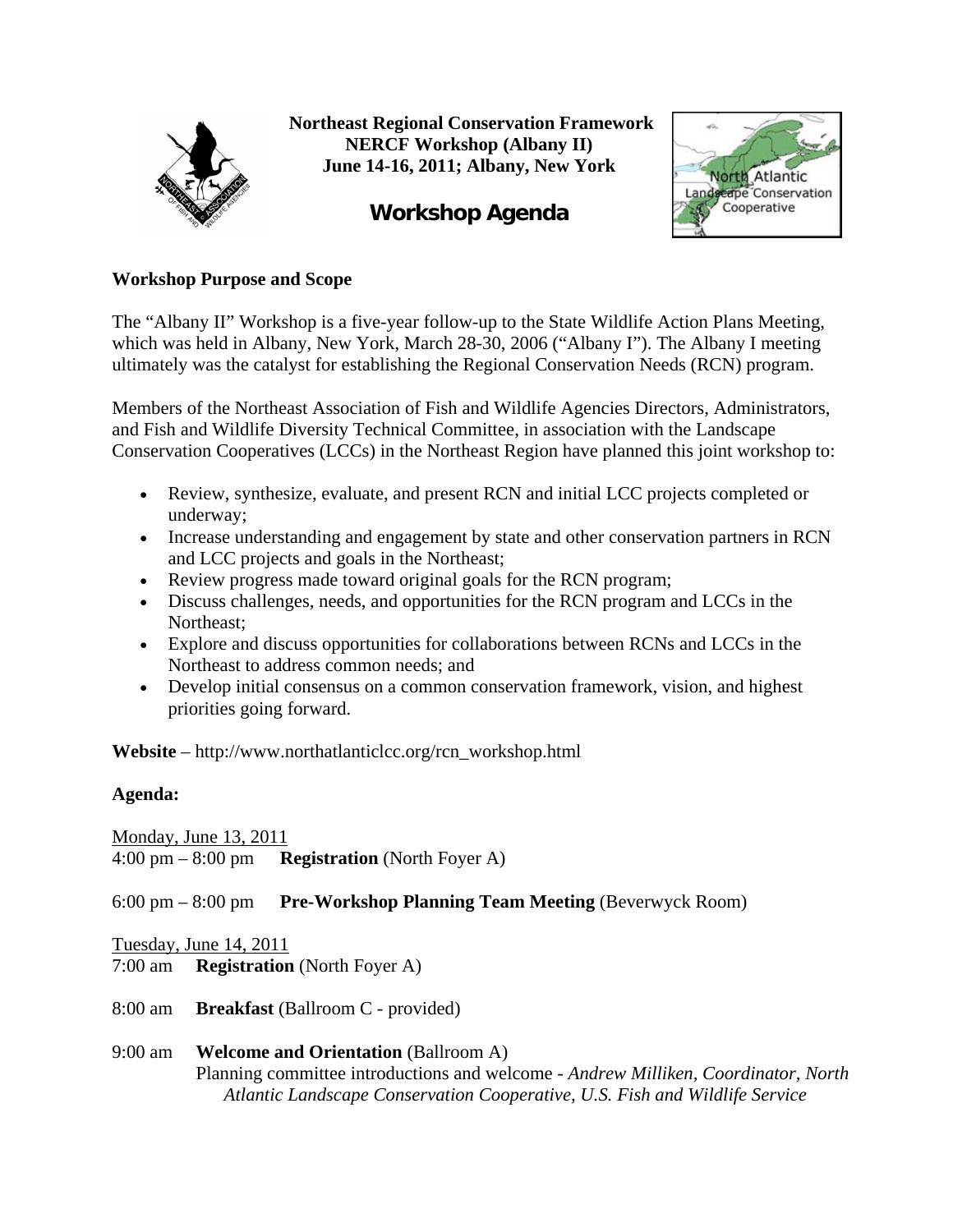Welcome and introductory comments *- Patricia Riexinger, Director, Division of Fish, Wildlife and Marine Resources, New York State Department of Environmental Conservation* 

Introductory comments - *Greg Moore, Delaware Division of Fish and Wildlife and Chair, Northeast Association of Wildlife Administrators and Eric Palmer, Vermont Fish and Wildlife Department and Chair, Northeast Association of Fisheries Administrators* 

Review agenda and logistics *- Dave Case, DJ Case & Associates* 

Survey findings on *Roles in RCN, LCC, Primary affiliation*

#### 9:40 am **Context and Purpose of the Workshop**

 State administrative and technical perspective: Regional Conservation Needs (RCN) past and future *- Eric Palmer, Vermont Fish and Wildlife Department and Steve Weber, New Hampshire Fish and Game Department* 

 Landscape Conservation Cooperative (LCC) perspective: working together in the Northeast *- Ken Elowe, U.S. Fish and Wildlife Service, Science Applications* 

 National perspective: importance and context of northeast regional efforts *- Mark Humpert, Association of Fish and Wildlife Agencies* 

10:15 am **Break** (North Foyer A)

#### 10:45 am **Session 1: Regional Conservation Framework** (Ballroom A)

*Session Hosts: Ken Elowe, U.S. Fish and Wildlife Service and Karen Bennett, Delaware Division of Fish and Wildlife* 

Session Objectives:

- 1. Agreement on goals and need for a regional framework to achieve resource conservation incorporating ecological and human needs;
- 2. An understanding of how completed, ongoing and proposed RCN/LCC projects fit into a framework;
- 3. An understanding of how the elements in this framework will inform decisionmaking by the conservation community; and
- 4. An understanding on how the remainder of the workshop fits into the framework.
- Survey findings on *Conservation Strategy Adaptations*
- Survey findings on *Organizational Barriers*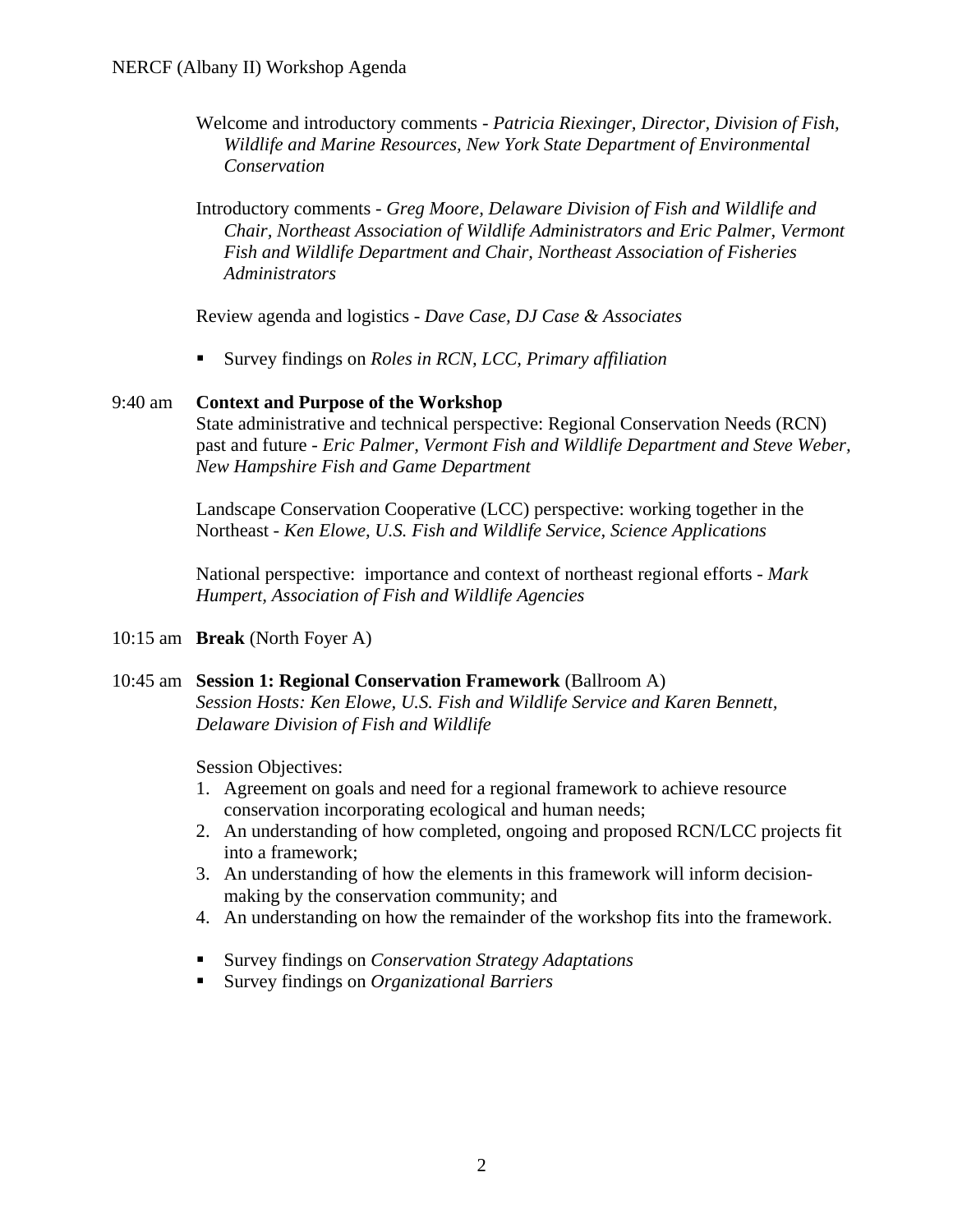## 11:30 am **Facilitated Group Discussion on Regional Conservation Framework**

Group Discussion Questions:

- 1. Based on your experience with conservation planning, decision-making, and delivery, are there any key elements or concepts missing from this framework?
- 2. What are the complementary roles of the states, LCCs and other partnerships in implementing the framework?
- 12:30 pm **Lunch** (Ballroom C provided)

## 1:30 pm **Session 2: Habitat Mapping** (Ballroom A)

*Session Hosts: Eric Palmer, Vermont Fish and Wildlife Department, and Helen McMillan, National Oceanic and Atmospheric Administration* 

Session Objectives:

- 1. Understanding of terrestrial, aquatic and coastal regional habitat classification and mapping projects, how the results/data/tools produced by each of them can be used, and how they fit into the framework;
- 2. Identification of priority mapping needs; and
- 3. Ideas to improve the utility and access to mapping products.
- Survey findings on *RCN & LCC projects (2007-2010)*

## 2:15 pm **Instructions for Breakout Sessions** *(Dave Case, DJ Case & Associates)*

#### 2:30 pm **Table Discussion on Habitat Mapping** (Ballrooms A & B)

Table Discussion Questions:

- 1. What are the highest priority additional projects or needs for advancing habitat mapping?
- 2. Who are the key members of the conservation community who can address these priorities and what roles are best suited to RCN and LCCs?
- 3. What is value added of regional classification and mapping?
- 4. How often do we need to update regional maps, and how can we build a system to make updating more efficient?
- 3:30 pm **Break**

#### 4:00 pm **Facilitated Group Discussion on Habitat Mapping** (Ballroom A)

Group Discussion Questions:

- 1. Given these priorities, which members of the conservation community are best positioned to implement them?
- 2. What are the barriers, opportunities and next steps?
- 3. What synergies can we build upon?
- 5:00 pm **Dinner** (on own see list of local restaurants at registration table)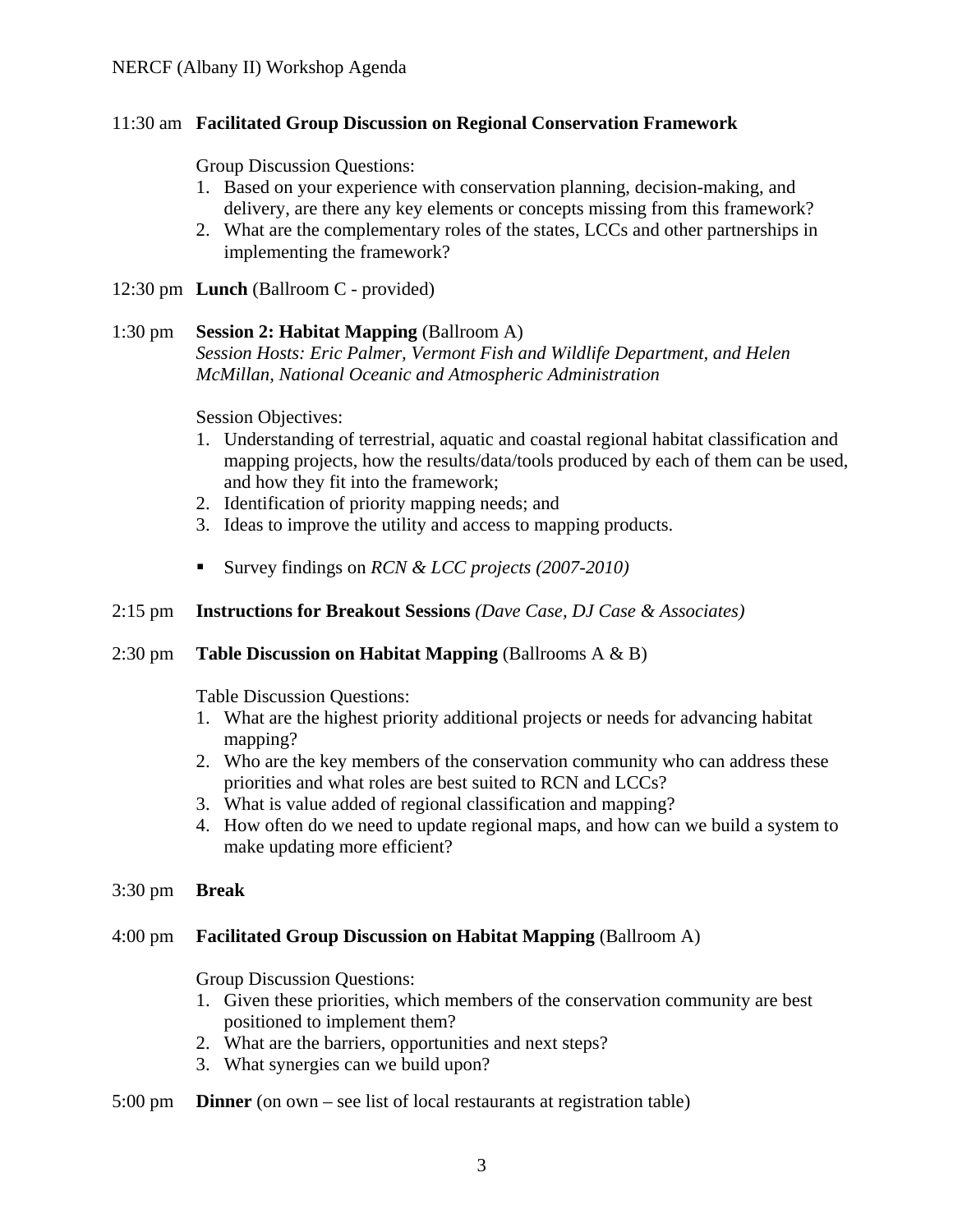- 6:00 pm **Planning Team & Facilitator Review Meeting** (Ballroom A)
- 7:00 pm 9:00 pm **Poster Session of RCN & LCC Projects** (Desserts and Cash Bar in Ballroom B)

## **Wednesday, June 15, 2011**

- 7:00 am **Breakfast** (Ballroom C provided)
- 8:00 am **Welcome and Agenda Review** *(Dave Case, DJ Case & Associates)*
- 8:10 am **Session 3: Biological Assessments and Goal-setting** (Ballroom A) *Session Hosts: Andrew Milliken, North Atlantic Landscape Conservation Cooperative and Dave Day, Pennsylvania Fish and Boat Commission*

Session Objectives:

- 1. Understanding of completed, ongoing and proposed biological assessment projects, how the results/data/tools produced by each of them can be used, and how they fit into the framework;
- 2. Understanding of and consensus on need for establishing population objectives and other common conservation goals;
- 3. Identification of priority biological assessment needs.
- Survey findings on *Biological Assessment*

## 8:50 am **Table Discussion on Biological Assessments and Goal-setting** (Ballrooms A & B)

Table Discussion Questions:

- 1. What are the highest priority additional projects or needs for advancing biological assessments?
- 2. Who are the key members of the conservation community who can address these priorities and what roles are best suited to RCN and LCCs?
- 3. What is value added of regional biological assessments and goal setting to statewide or site-specific management?
- 4. How can we draw from and roll-up state plans to inform regional planning most effectively?

9:45 am **Break**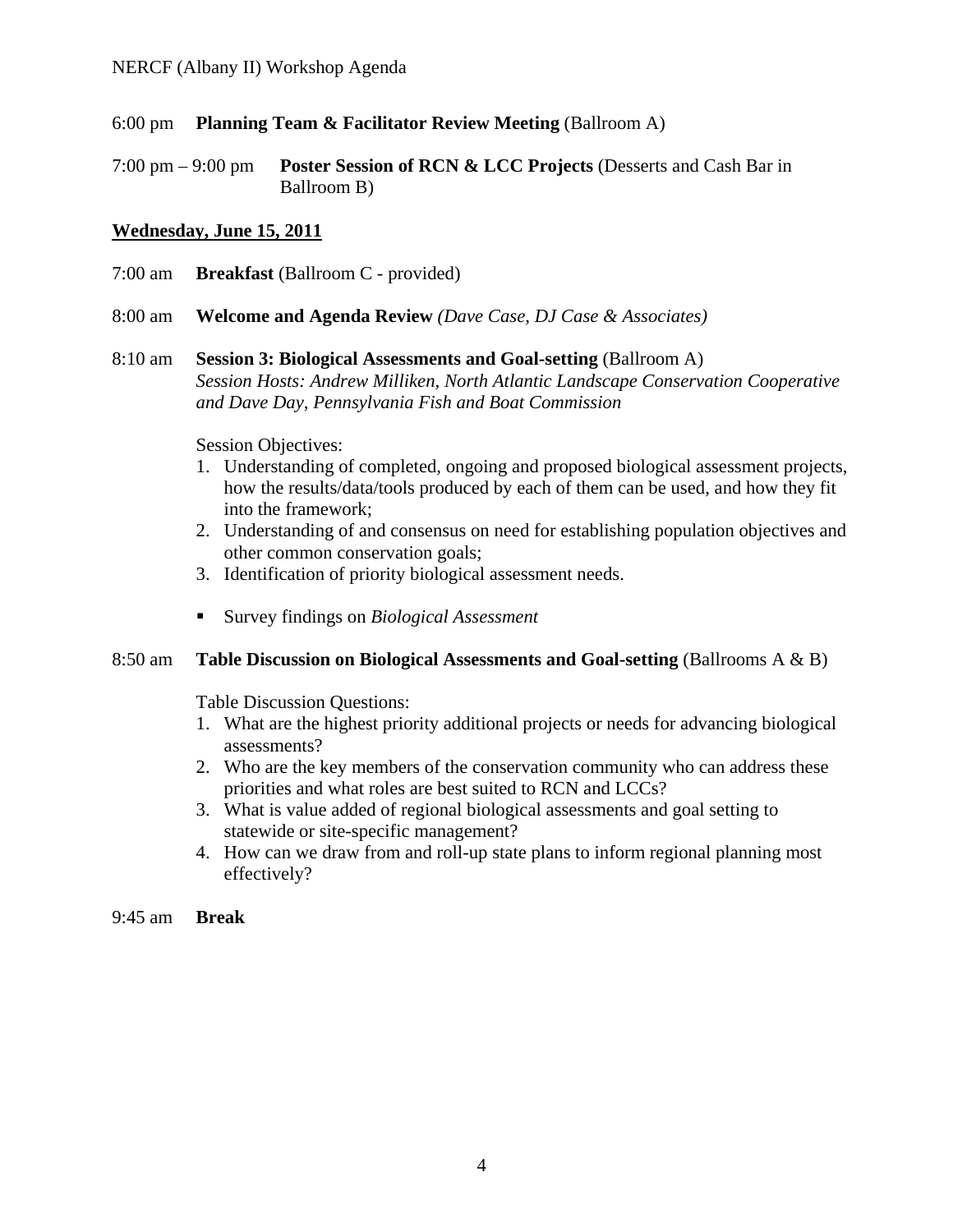## 10:15 am **Facilitated Group Discussion on Biological Assessments and Goal-setting**  (Ballroom A)

Group Discussion Questions:

- 1. Given these priorities, which members of the conservation community are best positioned to implement them?
- 2. What are the barriers, opportunities and next steps?
- 3. What synergies can we build upon?
- 4. How can we work together to set conservation goals?

#### 11:15 am **Session 4: From Conservation Design to Delivery** (Ballroom A)

*Session Hosts: Steve Fuller, Wildlife Management Institute and Dan Brauning, Pennsylvania Game Commission* 

Session Objectives:

- 1. Understanding of conservation design projects, how the results/data/tools produced by each of them can be used, and how they fit into the framework; and
- 2. Identification of priority conservation design, decision-making and delivery needs.
- Survey findings on *On-the-Ground Conservation*
- 12:00 pm **Lunch** (Ballroom C provided)

## 1:00 pm **Table Discussion on Conservation Design to Delivery** (Ballrooms A & B)

Table Discussion Questions:

- 1. What are the highest priority additional projects or needs for advancing conservation design and delivery?
- 2. Specifically, what are the critical decisions you are making, what regional design tools do you need to help you make them, and what format/scale do they need to be in?
- 3. Who are the key members of the conservation community who can address these priorities and what roles are best suited to RCN and LCCs?
- 4. What is value added of regional conservation design tools? What additional work needs to be done to make existing tools more useful?
- 2:00 pm **Break**

#### 2:30 pm **Facilitated Group Discussion on Conservation Design to Delivery** (Ballroom A)

Group Discussion Questions:

- 1. Given these priorities, which members of the conservation community are best positioned to implement them?
- 2. What are the barriers, opportunities and next steps?
- 3. What synergies can we build upon?
- 4. What are roles of RCN and LCCs in conservation delivery?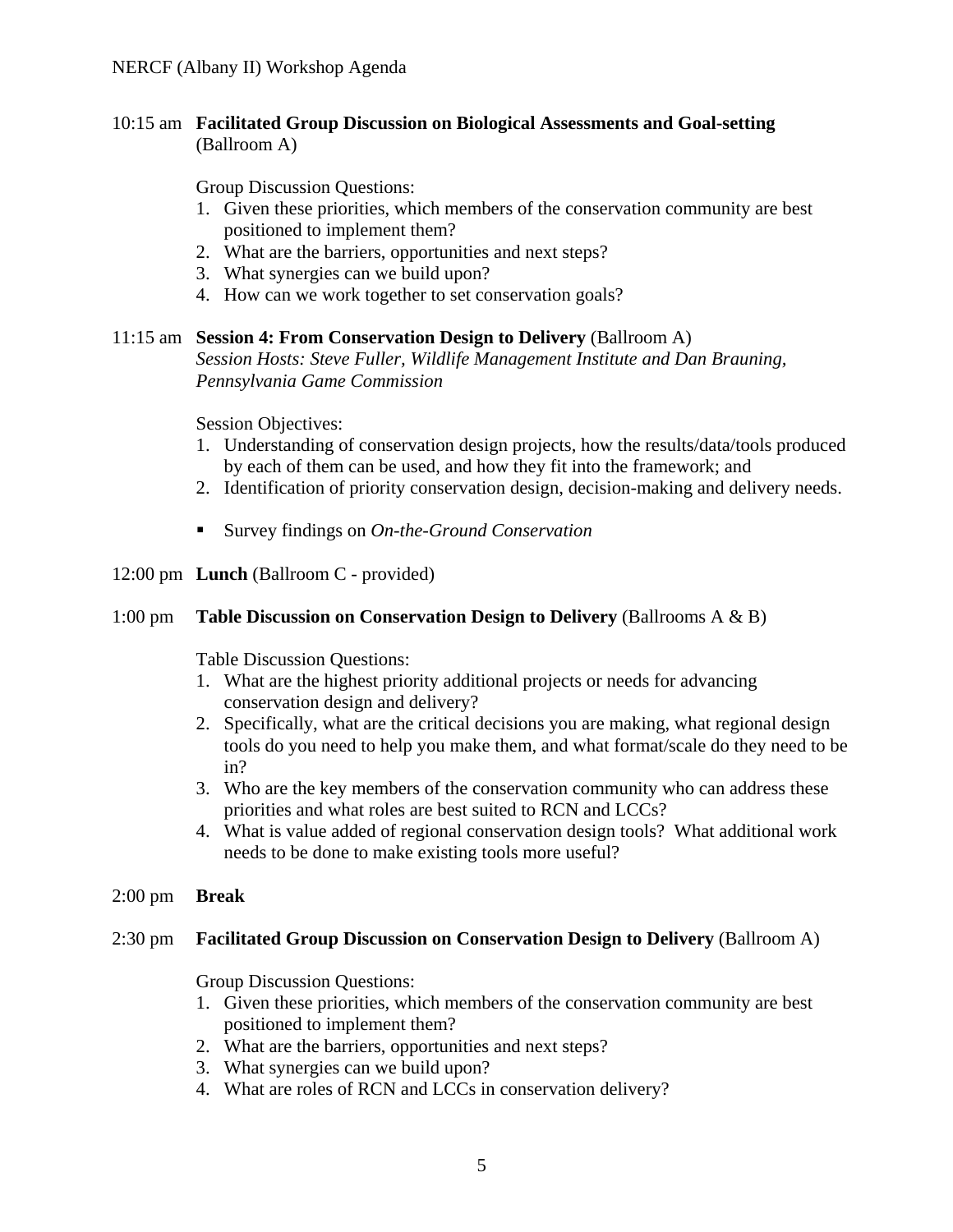### 3:30 pm **Session 5: Monitoring, Evaluation and Research** (Ballroom A)

*Session Hosts: Dee Blanton, U.S. Fish and Wildlife Service and Dan Rosenblatt, New York State Department of Environmental Conservation* 

Session Objectives:

- 1. Understanding of monitoring, evaluation and research projects and the results/data/tools produced by each of them can be used, and how they fit into the framework;
- 2. Identification of priority monitoring, evaluation and research needs; and
- 3. Input on how to improve the effectiveness of monitoring.
- Survey findings on *Monitoring and Evaluation*

## 4:15 pm **Table Discussion on Monitoring, Evaluation and Research** (Ballrooms A & B)

Table discussion questions:

- 1. What are the highest priority additional projects or needs for advancing monitoring evaluation and research?
- 2. Who are the key members of the conservation community who can address these priorities and what roles are best suited to RCN and LCCs?
- 3. What is value added of regional monitoring evaluation and research?
- 4. Do existing monitoring programs provide what we need to make decisions? If not, what changes need to be made or what additional monitoring is needed?

#### 5:15 pm **Planning Team & Facilitator Review Meeting** (Ballroom A)

- 6:00 pm 7:30 pm **Reception at New York State Museum** (Appetizers and Cash Bar in Adirondack Hall)
- 7:30 pm **Dinner** (on own)

#### **Thursday, June 16, 2011**

- 7:00 am **Breakfast** (Capital Room provided)
- 8:00 am **Welcome and Agenda Review** *(Dave Case, DJ Case & Associates)*
- 8:10 am **Facilitated Group Discussion on Monitoring, Evaluation and Research**  (Ballroom A)

#### Group Discussion Questions:

- 1. Given these priorities, which members of the conservation community are best positioned to implement them?
- 2. What are the barriers, opportunities and next steps?
- 3. What synergies can we build upon?
- 4. How do we design and implement monitoring to be more useful?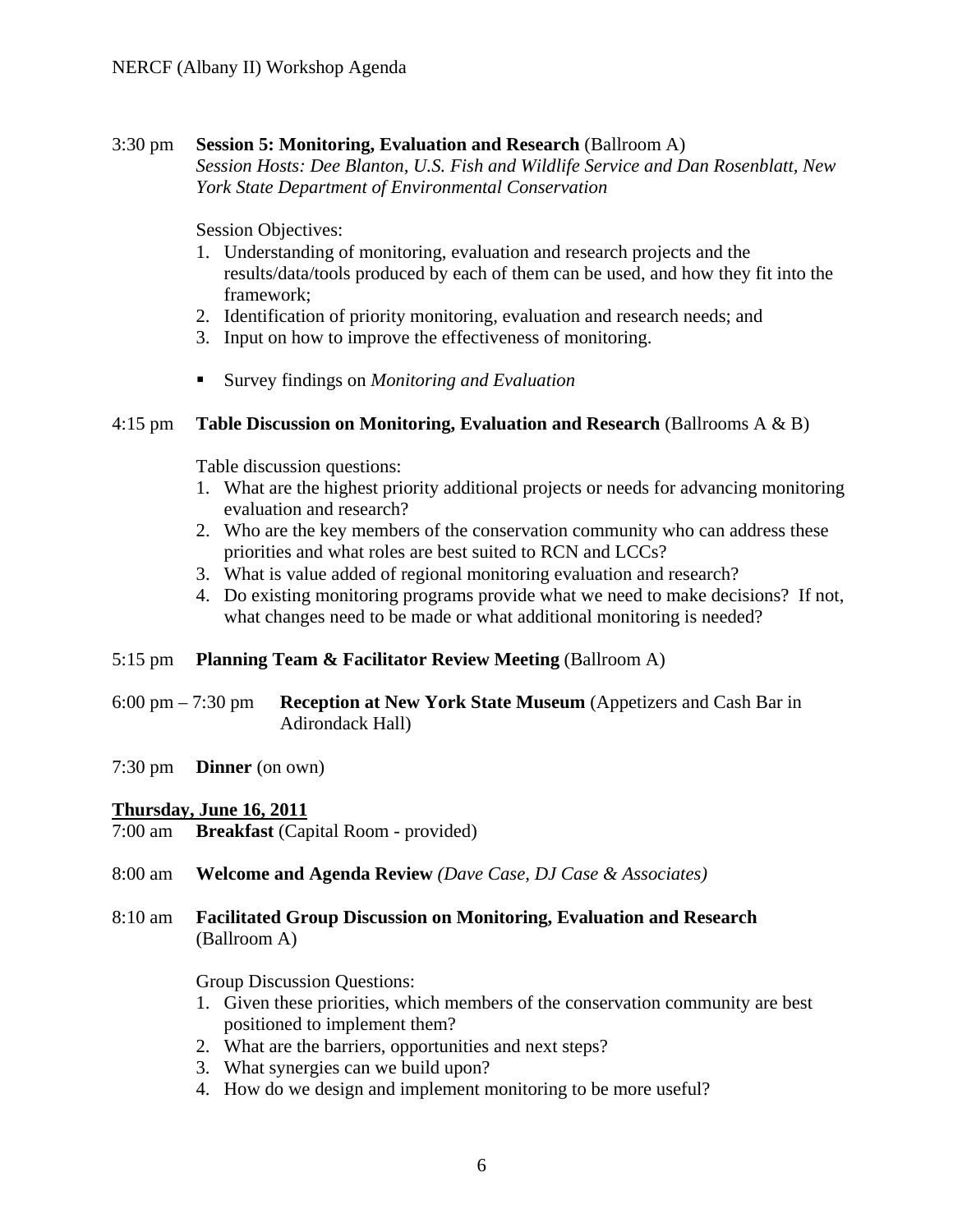## 9:00 am **Session 6: Information Management** (Ballroom A)

*Session Hosts: Dave Jenkins, New Jersey Division of Fish, Game and Wildlife, Steve Fuller, Wildlife Management Institute and BJ Richardson, U.S. Fish and Wildlife Service* 

Session Objectives:

- 1. Understanding of information management projects, how the results/data/tools produced by each of them can be used, and how information management supports the entire framework;
- 2. Identification of priority information management needs;
- 3. Input on goals for a regional information management system, including who would need access to the data, what data they would need and how they would want it delivered.
- Survey findings on *Data and Tools*

## 9:45 am **Table Discussion on Information Management** (Ballrooms A & B)

Table Discussion Questions:

- 1. What are the highest priority additional projects or needs for advancing information management?
- 2. Who are the members of the conservation community to best address these priorities and what roles are best suited to RCN and LCCs?
- 3. What is value added of regional information management?
- 4. What are the target audiences for information and how should the data be delivered?
- 10:30 am **Break**

#### 11:00 am **Facilitated Group Discussion on Information Management** (Ballroom A)

Group Discussion Questions:

- 1. Given these priorities, which members of the conservation community are best positioned to implement them?
- 2. What are the barriers, opportunities and next steps?
- 3. What synergies can we build upon?
- 4. How can we best move forward with a regional information management needs assessment?

#### 11:45 am **Lunch** (Capital Room - provided)